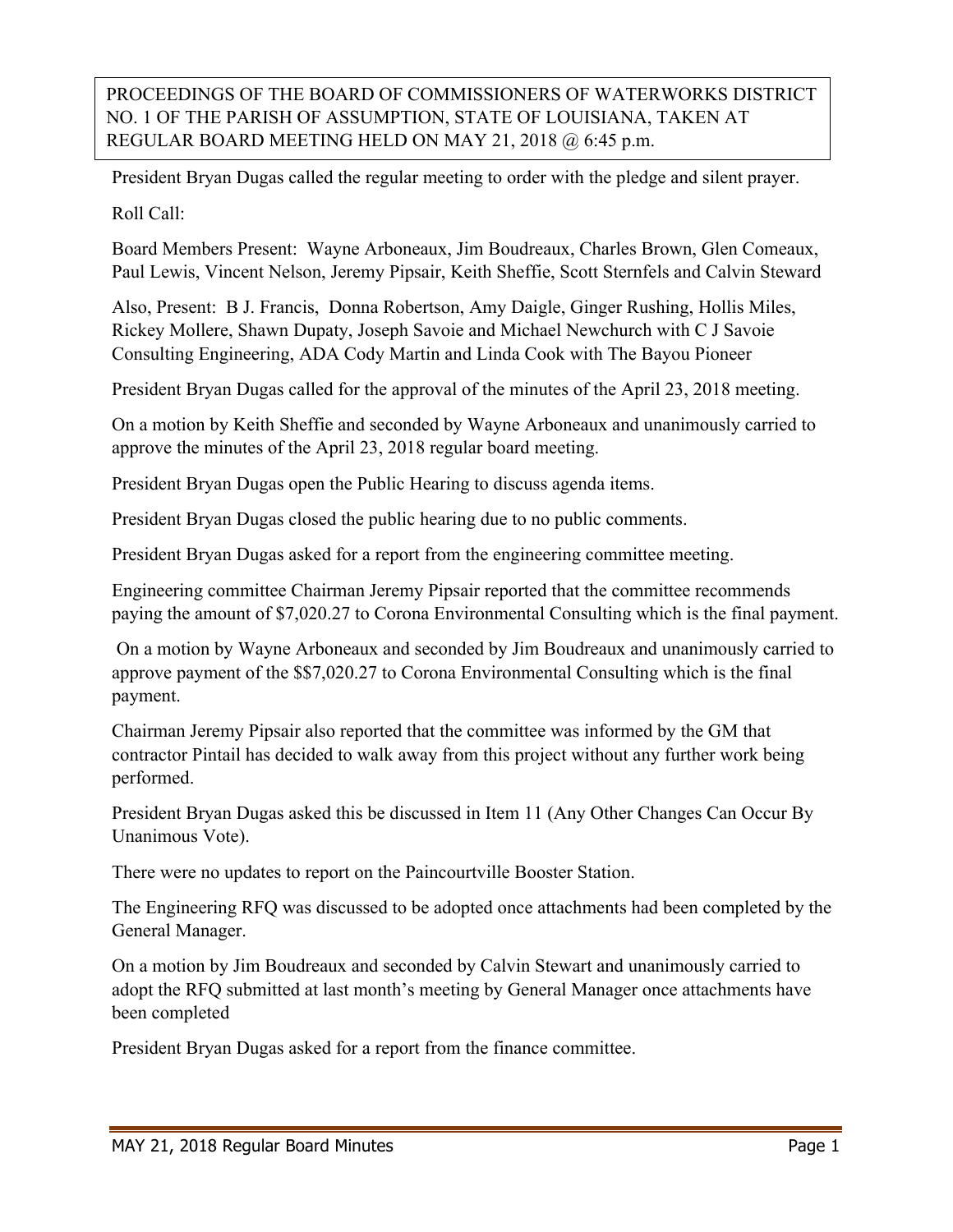On a motion by Vincent Nelson and seconded by Glen Comeaux and unanimously carried to approve the recommendation of the finance committee to pay all invoices presented before the board.

The General Manager B. J. Francis presented a resolution to the board for President Bryan Dugas to sign to accept the LDH grant in the amount of \$35,000.00 for upgrades to the APWW Fluoride Chemical Feed System. This grant has to be used in three years.

On a motion by Wayne Arboneaux and seconded by Jim Boudreaux and unanimously carried to approve President Bryan Dugas signing the resolution, to accept the LDH grant in the amount of \$35,000.00 to be used to upgrade the APWW Fluoride Chemical Feed System.

President Bryan Dugas asked for discussion on District Reports.

On the distribution update report, the APWW could not piggy back on St. James Parish vehicle purchase, due to the specification of the vehicles were different from what APWW was hoping to purchase.

The General Manager B. J. Francis also presented the State Contract proposals to the board and it was suggested that this was listed to be voted on at Item 11 (Any Other Changes Can Occur By Unanimous Vote on the agenda.

General Manager B.J. Francis gave the estimate as to how much it would cost to have the vehicle repaired from the accident which is \$8,000.00. GM was asked to seek local quotes as well before they would make a final decision.

President Bryan Dugas called for plant updates.

Ginger Rushing reported that the fuel polisher is now working. She also reported that the plant staff members are able to get alerts on their phones in the event they are in the field away from the controls.

President Bryan Dugas expressed concerns of the security risk associated with this process and suggested that the plant be cautious and sure that it is always updated and protected along with having a written procedure since the cell phones associated is personal property.

President Bryan Dugas asked for office updates.

Glen Comeaux asked if the process for inactive meter completed.

Amy Daigle reported that it was completed and it some issues of concern were found and the office staff is investigating the findings.

President Bryan Dugas called for waterline project updates.

There were no updates on the Hwy 402 Extension waterline projects.

The E.G. Robichaux and the Bayou Drive Tie-In Projects are pending upon the completion of the RFQ process.

President Bryan Dugas read the resolution presented to Secretary/ Treasurer Vincent Nelson for his 24 years of service, two of them being in his present position. He and the other board members and staff congratulated Mr. Vincent Nelson and thanked his for his service.